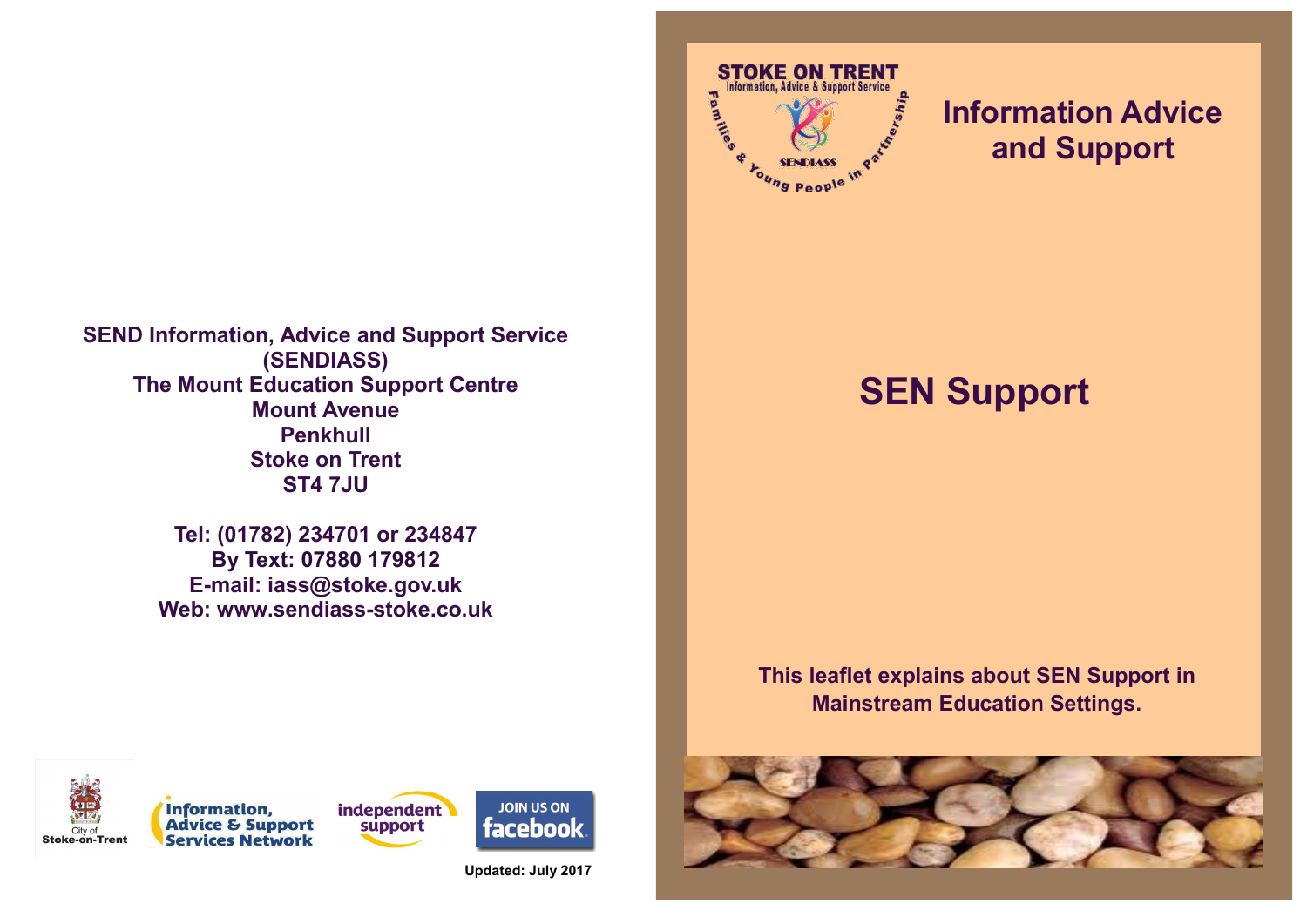## The SEND Code of Practice January 2015 (6.1) states:

All children and young people are entitled to an appropriate education, one that is appropriate to their needs, promotes high standards and the fulfilment of potential. This should enable them to:

- achieve their best
- become confident individuals living fulfilling lives, and
- make a successful transition into adulthood, whether into employment, further or higher education or training

The SEND Code of Practice January 2015 (6.2) states that all schools must:

Every school is required to identify and address the SEN of the pupils that they support. Mainstream schools, which in this chapter includes maintained schools and academies that are not special schools, maintained nursery schools, 16 to 19 academies, alternative provision academies and Pupil Referral Units (PRUs), **must**:

- use their best endeavours to make sure that a child with SEN gets the support they need - this means doing everything they can to meet children and young people's SEN
- ensure that children and young people with SEN engage in the activities of the school alongside pupils who do not have SEN
- designate a teacher to be responsible for co-ordinating SEN provision - the SEN Coordinator, or SENCO
- inform parents when they are making special educational provision for a child
- prepare a SEN information report and their arrangements for the admission of disabled children, the steps being taken to prevent disabled children from being treated less favourably than others, the facilities provided to enable access to the school for disabled children and their accessibility plan showing how they plan to improve access progressively over time

A pupil has SEN where their learning difficulty or disability calls for special educational provision, namely provision different from or additional to that normally available to pupils of the same age.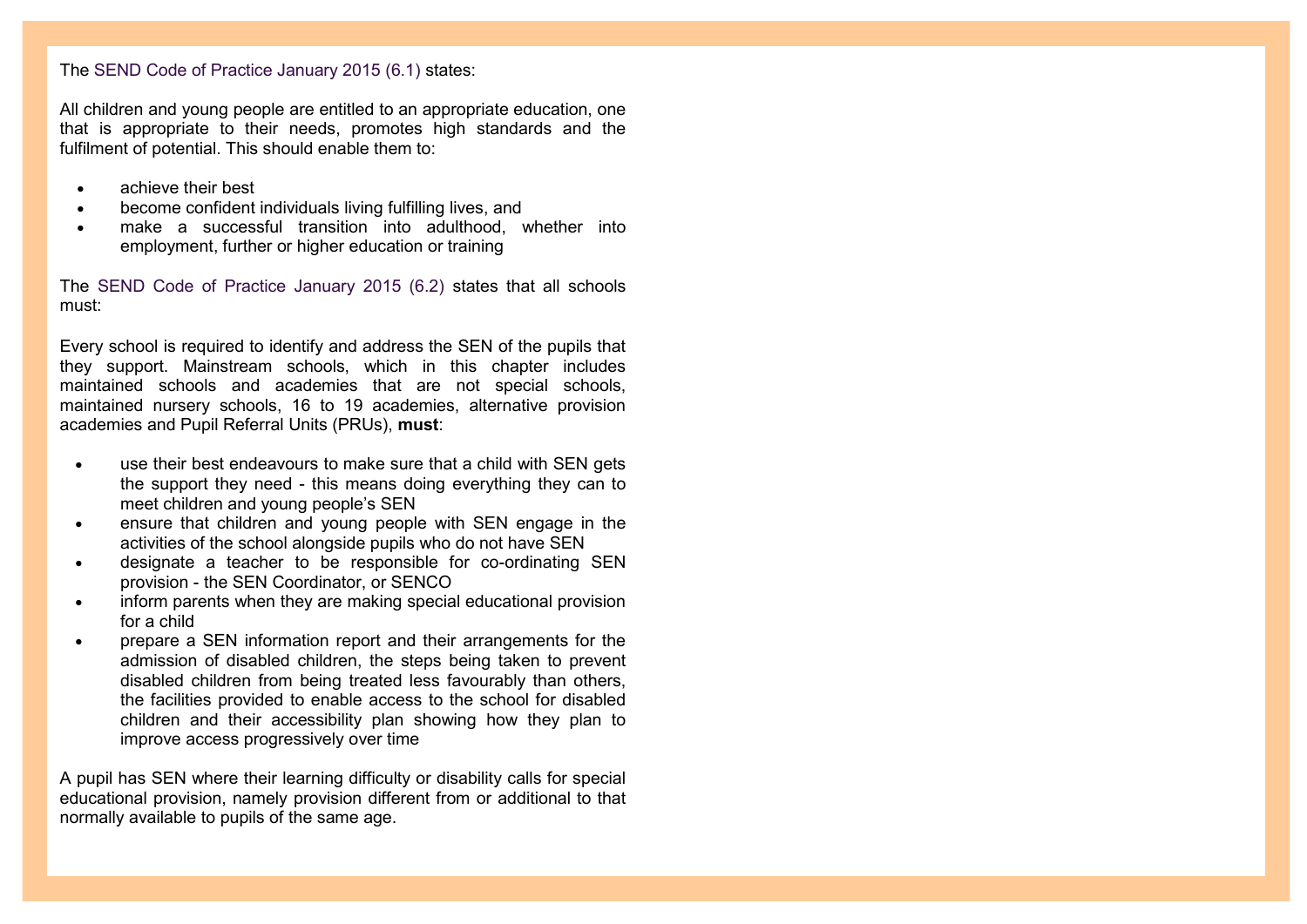## **SEN Support in College**

Where a student has a learning difficulty or disability that calls for special educational provision, the college **must** use its best endeavours to put appropriate support in place. Young people should be supported to participate in discussions about their aspirations, their needs, and the support that they think will help them best. Support should be aimed at promoting student independence and enabling the young person to make good progress towards employment and/or higher education, independent living, good health and participating in the community.

Support should be evidence based and the college should keep the needs of students with SEN or disabilities under regular review and also involve the student and, particularly for those aged 16 to 18, their parents.

The college should discuss with the student their ambitions, the nature of the support to be put in place, the expected impact on progress and a date for reviewing the support. Plans should be developed with the student and the support and intervention provided should be selected to meet the student's aspirations.

Special educational support might include, for example:

- assistive technology
- personal care (or access to it)
- specialist tuition
- note takers
- interpreters
- one-to-one and small group learning support
- habilitation/independent living training
- accessible information such as symbol based materials
- access to therapies (for example, speech and language therapy)

The college and the student together should plan any changes in support. Colleges should refine and revise their decisions about support as they learn more about the student, and what is most effective in helping them secure good outcomes.

Support for all students with SEN should be kept under review.

The purpose of SEN Support is to help children or young people to achieve the **long term outcomes** or learning objectives set for them by their school/college. Schools and colleges should involve parents in this process.

SEN Support can be offered in various ways:

- a special learning programme
- extra help from a teacher or assistant
- to work in a smaller group
- observation in class or at break
- help taking part in class activities
- extra encouragement in their learning, e.g. to ask questions or to try something they find difficult
- help communicating with other children
- support with physical or personal care difficulties, e.g. eating, getting around school safely or using the toilet

## **Who decides what SEN Support my child receives?**

Class and subject teachers, supported by the Senior Leadership Team, should make regular assessments of progress for all pupils. These should seek to identify pupils making less than expected progress given their age and individual circumstances. (CoP 2015 6.17)

For some children, SEN can be identified at an early age. In particular, parents know their children best and it is important that all professionals listen and understand when parents express concerns about their child's development.

They should also listen to and address any concerns raised by children and young people themselves.